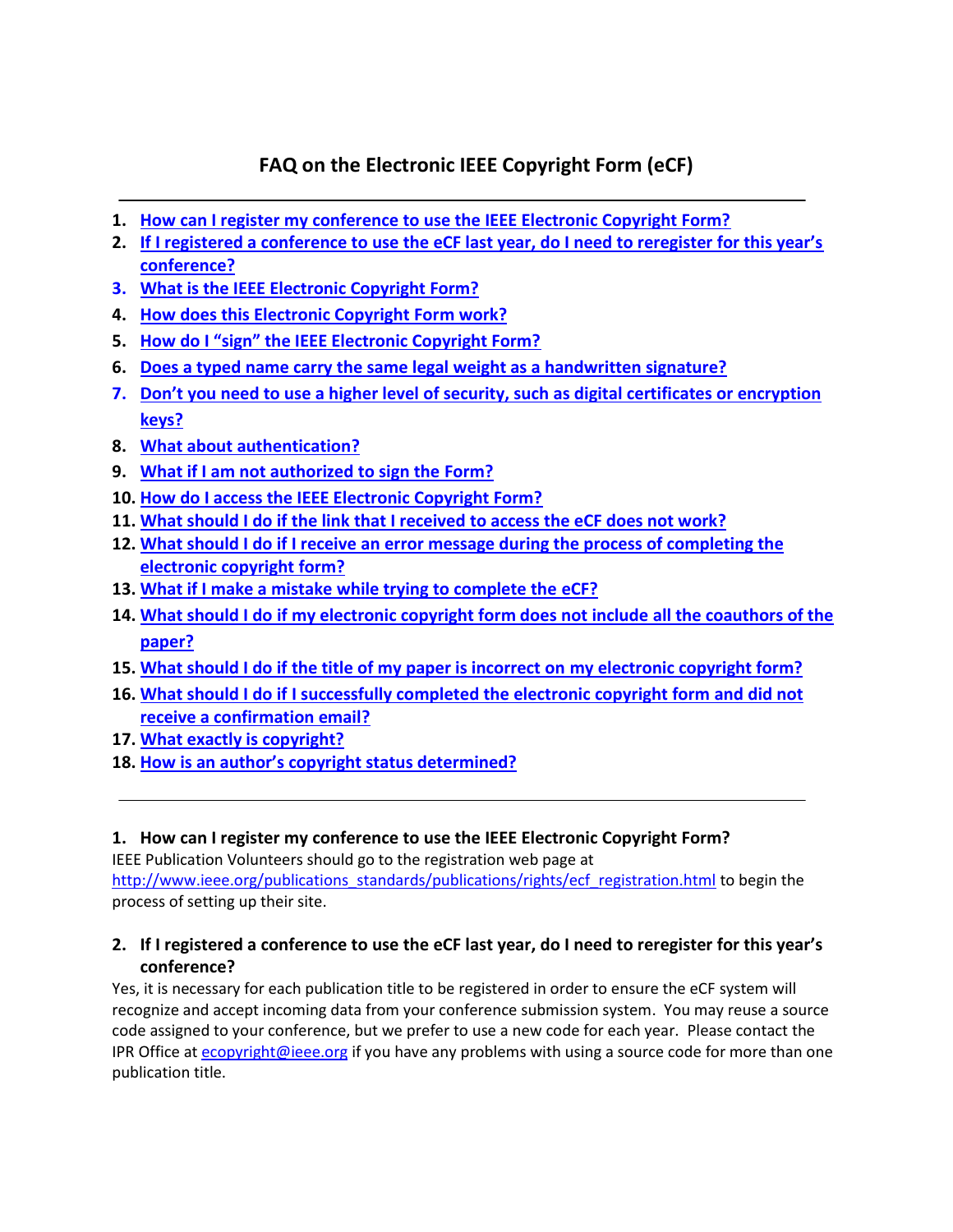## <span id="page-1-0"></span>**3. What is the IEEE Electronic Copyright Form?**

The IEEE eCF is a fully digital version of the IEEE Copyright Form. It includes an important feature (the Wizard) that, through a series of questions and replies, determines the author's copyright status and brings the author to the appropriate Form to sign.

#### <span id="page-1-1"></span>**4. How does this Electronic Copyright Form work?**

You begin by responding to the interactive Wizard, which was designed to be very simple and convenient. After you've finished answering the Wizard's easy questions, you will be transferred a publication agreement that is based on your needs. Once you've read the information on the agreement, and confirmed that it is the correct agreement for you, all you need to do is type in your name and date in the boxes at the bottom. Once you click on the "Submit" button, the process will be completed, and you will automatically receive a copy of the signed agreement via email.

#### <span id="page-1-2"></span>**5. How do I "sign" the IEEE Electronic Copyright Form?**

Simply by typing your name at the proper location.

#### <span id="page-1-3"></span>**6. Does a typed name carry the same legal weight as a handwritten signature?**

Yes. Until the Electronic Signatures in Global and National Commerce Act ("E-Sign") was signed into law in 2000, we were required to obtain a handwritten signature on all copyright transfer forms. The E-Sign Act now gives an electronically signed form the same legal effect as that of an original, hand-signed document.

## <span id="page-1-4"></span>**7. Don't you need to use a higher level of security, such as digital certificates or encryption keys?**

If this were a transaction between financial institutions, involving large sums of money, then we'd certainly be using such technology. Given the relatively modest status of this kind of transaction, it would be overkill to employ so much security.

#### <span id="page-1-5"></span>**8. What about authentication?**

The only way to get to the IEEE Electronic Copyright Form is if you've already been authenticated through at least one identification process.

#### <span id="page-1-6"></span>**9. What if I am not authorized to sign the Form?**

If you know that you are not in an authorized position to sign the IEEE Copyright Form, or if a co-author of your paper should sign instead of you, be sure to select "I am NOT authorized to sign the publication agreement." Fill in the name and email address of the person who is authorized to sign the agreement. Once you submit this information, the person you've identified will receive an email with a link to the eCF system. The person will be able to complete and sign the publication agreement.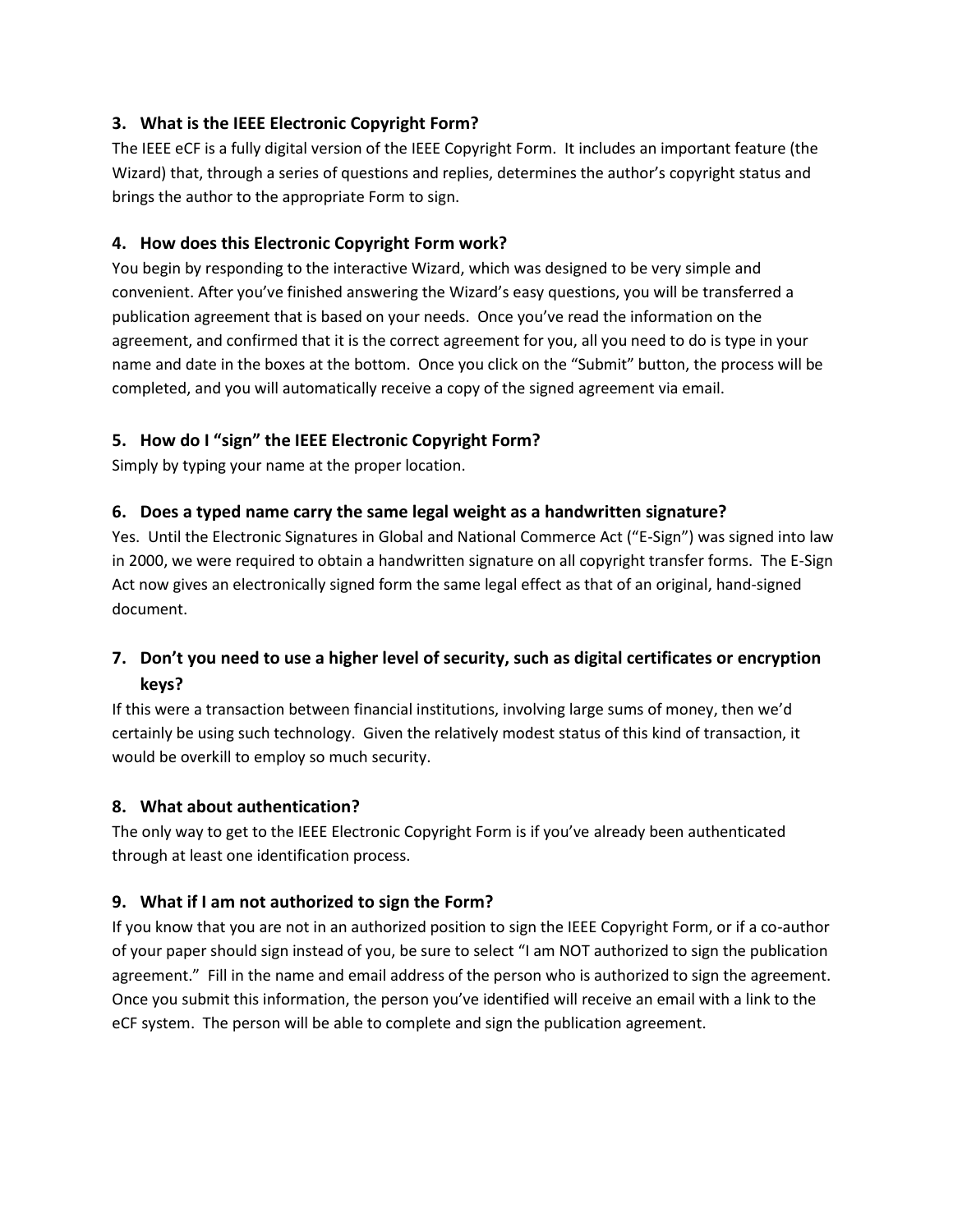#### <span id="page-2-0"></span>**10. How do I access the IEEE Electronic Copyright Form?**

The IEEE eCF is only available though an IEEE journal or conference that has registered to use the eCF. Please check with the Editor-In-Chief of the journal, or the Publication Chair of the conference to find out if the eCF is available to submitting authors.

#### <span id="page-2-1"></span>**11. What should I do if the link that I received to access the eCF does not work?**

You will need to contact the IEEE IPR Office a[t ecopyright@ieee.org](mailto:ecopyright@ieee.org) and provide more information. Please submit a question, and include the link and login credentials you received by email.

### <span id="page-2-2"></span>**12. What should I do if I receive an error message during the process of completing the electronic copyright form?**

Please try to electronically submit your IEEE Copyright Form again. Your session could have expired. If it still does not work, please try from a computer in a different location, because there could be firewall issues at the network you are using. If you try these alternatives and still have a problem, you could print out a hard copy of the IEEE Copyright Form, hand-sign it, scan it, then email a copy of the copyright form to the publication. Please send it to the same people to whom you have submitted your paper.

#### <span id="page-2-3"></span>**13. What if I make a mistake while trying to complete the eCF?**

There is a "Back" button at the bottom of each page that can be clicked on at any time during the process.

## <span id="page-2-4"></span>**14. What should I do if my electronic copyright form does not include all the coauthors of the paper?**

Author names can be modified, added, or deleted during the eCF process. If an author is added or removed after the eCF has been submitted, this will not be a problem as far as IEEE is concerned. As soon as we have a copy of the signed agreement in our database, we will consider the requirement fulfilled and finished. Any changes to the authors name or listing must be conveyed to the editor or conference publication chair.

## <span id="page-2-5"></span>**15. What should I do if the title of my paper is incorrect on my electronic copyright form?**

Paper titles can be modified during the eCF process. The modified title only affects the publication agreement. Any changes to the paper title must be conveyed to the editor or conference publication chair.

## <span id="page-2-6"></span>**16. What should I do if I successfully completed the electronic copyright form and did not receive a confirmation email?**

Please contact the IEEE IPR Office a[t ecopyright@ieee.org](mailto:ecopyright@ieee.org) to confirm that your eCF was submitted correctly. If the eCF was received successfully, the IPR Office staff will be able to send you a confirmation email along with a PDF receipt for your records.

## <span id="page-2-7"></span>**17. What exactly is copyright?**

Copyright is one of a group of intellectual property rights (or laws) that are intended to protect the interests of an author or copyright owner. These laws give an author/owner nearly exclusive control over the use of his/her work. In particular, copyright protects the specific expression of an idea (e.g.,